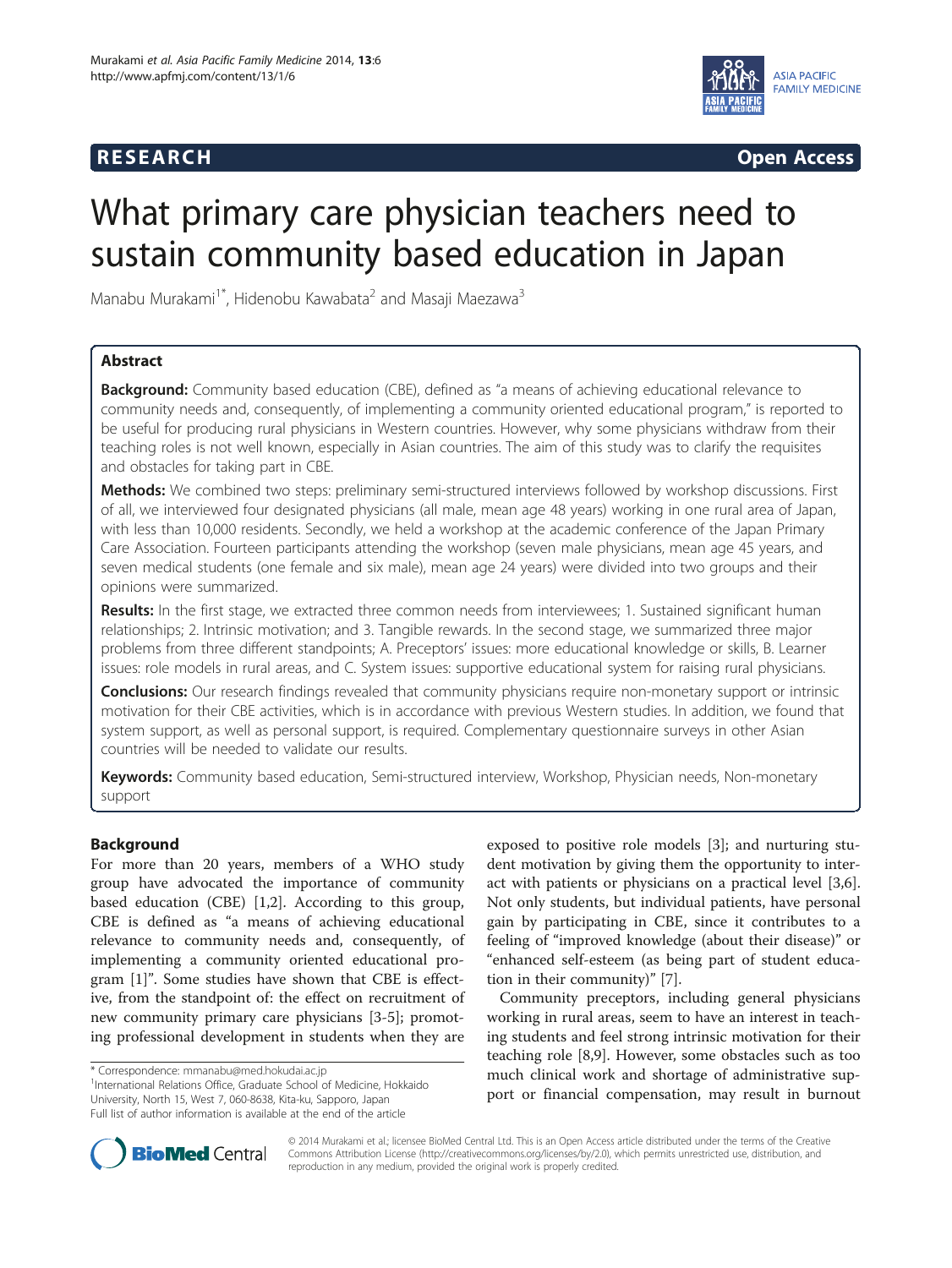and inability to sustain their educational activities [[1,10,11\]](#page-4-0). Many studies in Western countries are trying to clarifying the factors contributing to the recruitment and retention of physicians who are willing to cooperate in community-based education [[3](#page-4-0),[12](#page-4-0),[13](#page-4-0)]. Some successful examples of the factors have been reported in previous studies [[14,](#page-4-0)[15\]](#page-5-0). For example, in Australia, the Commonwealth government promoted a policy encouraging the enrolment of students who had a rural background [\[14\]](#page-4-0). In the U.S., Jefferson Medical College established a physician shortage area program (i.e. special program for admission and education to increase rural family physicians) [[15\]](#page-5-0). These research results share some important similarities among admission policies, like accepting applicants who grew up in rural communities. Educational policies, like teaching in rural or small village locations, also seem to be important factors.

While teaching medical students in community ambulatory settings is a recent global trend [[3,10,](#page-4-0)[16\]](#page-5-0), to our knowledge, there are few research reports about CBE in Asian countries. Particularly, in Japan, too much specialization of university departments has developed, and general clinical education is insufficient [\[17\]](#page-5-0). Furthermore, a severe shortage of general physicians working in rural communities has been reported over the past two decades [[18\]](#page-5-0). Therefore, to promote CBE and increase the number of physicians working in rural areas, we explored requisites for the retention of physicians engages in CBE activities.

## Methods

We used a two-step "methodological triangulation [[19\]](#page-5-0)", which involves two or more data collection methods to increase the validity of the results.

Focusing on their needs in the first stage, as a preliminary study, we interviewed four physicians who were actively engaging clinical and educational activities. An initial interviewee was designated by the chief director of the Japan Primary Care Association (JPCA) as experienced physicians. To decide following interviewees, we used snowball sampling [\[20\]](#page-5-0), which is used when authors do not know how to reach potential participants, and participants recruit other participants from among their own acquaintances.

In the second stage, we held a workshop at the academic conference of the JPCA in 2011, and summarized participants' (including both physicians as representative preceptors and medical students as potential learners) overall opinions. Concerning the workshop, we sought out participants from among the members of the JPCA, and all candidates could apply freely without any restrictions. At first, we presented the results of the preliminary interviews to the participants, so that they could deepen their understandings about the research question. Secondly, group discussion about the problem took place. For more details about our research process, see Figure 1.

#### First stage: preliminary semi-structured interviews

Participants were four male physicians (mean age 48 years), living in one northern area of Japan, who had been working in an area with less than 10,000 inhabitants for more than five years [\[21](#page-5-0)]. A qualitative approach with semi-structured interviews [[22,23\]](#page-5-0) was adopted in this study. Major interview topics, amended from previous studies [[11,](#page-4-0)[21\]](#page-5-0) included: 1. What are the obstacles of rural physicians' CBE/and possible solutions; 2. What motivates rural physicians to engage in their teaching roles and 3. What do rural physicians need to sustain their teaching activities? (For more details, see "Interview guide for semi-structured interviews" section). All interviews lasted approximately 60 minutes and were transformed into verbatim script form. As the analytical method, we used qualitative content analysis [[24\]](#page-5-0) which Graneheim and Lundman introduced in

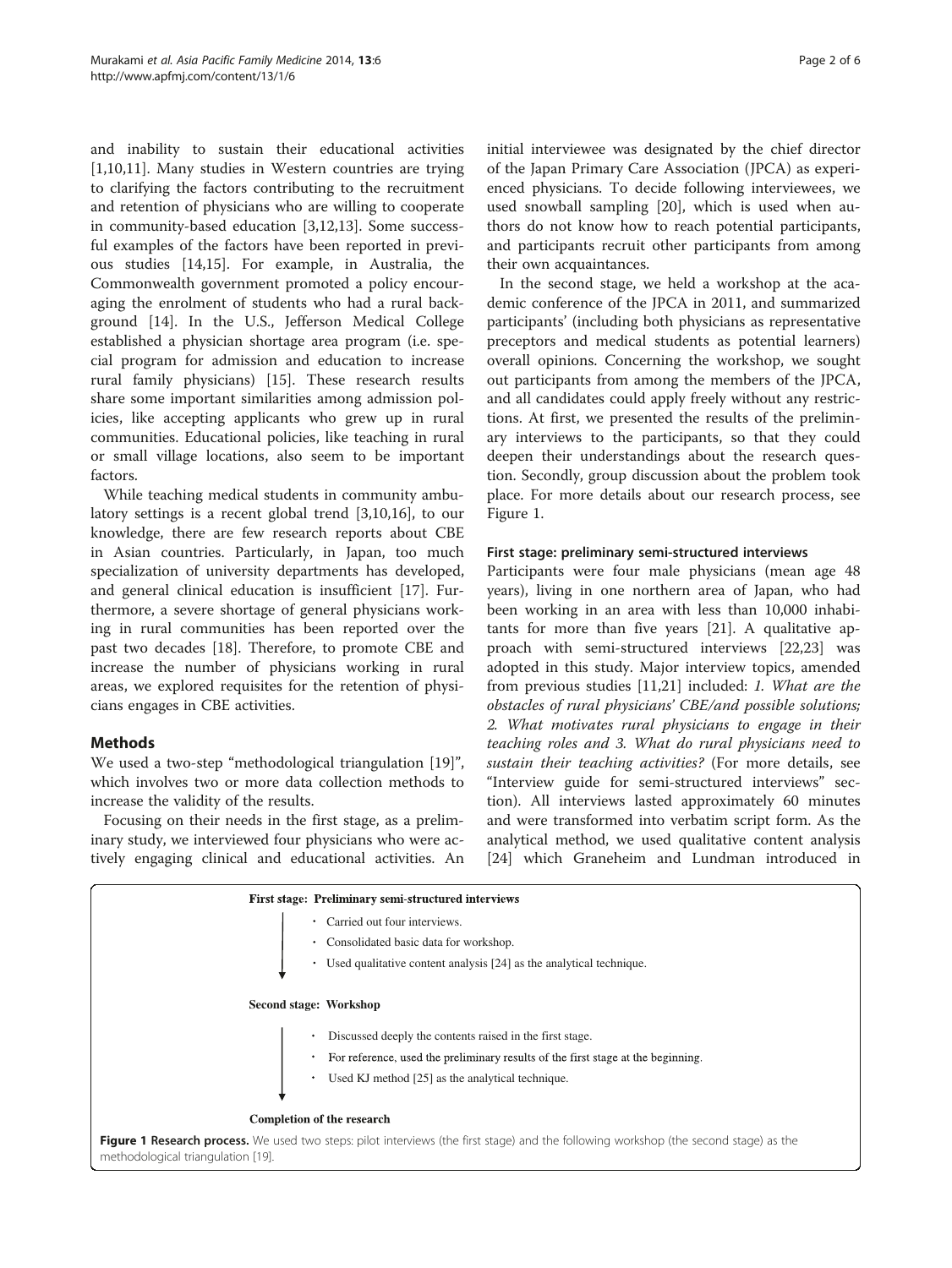nursing research. In brief, the scripts were independently analyzed by two researchers [MMu, HK] and repeated themes, which linked the latent meanings together in the categories (i.e. groups of content that shared a commonality but were mutually exclusive), identified. These two observers did cross-checking of the analyses. Finally, the senior author [MMa] supervised all analyses in the form of peer debriefing [\[20](#page-5-0)], and all authors approved the revised results.

#### Interview guide for semi-structured interviews

(1) Opening (as introduction): Please introduce yourself to us. Please tell us about your working/teaching environment. (2) Main subject (in no fixed order from A. to C.): A. Obstacles: What are the obstacles of rural physicians' community based education? What do you think are possible solutions? B. Motivational factors: What motivates rural physicians to engage in their teaching roles? What do you think about enhancing them? C. Needs: What do rural physicians need to sustain their teaching activities? What do you think about promoting their activities? (3) Closing (as supplement): Do you have any comments you want to add? Do you have anything else you forgot to say?

#### Second stage: workshop

Seven male physicians (mean age 45 years) and seven medical students (one female and six males; mean age 24 years), were divided into two groups and participated in the workshop.

The attendee's opinions were summarized using a useful and creative brainstorming analytical technique, called the "KJ method [\[25\]](#page-5-0)": a label-based manual method, well known and regularly taught in the field of business or administrative study in Japan. Details of the analytical method are available elsewhere [\[25\]](#page-5-0), but in brief, the KJ method consists of four steps. 1) Making labels, on which participants' ideas are written, using post-its. 2) Grouping labels of similar meanings together, and giving that group a title. 3) Arranging the titles on a white board and drawing a chart to represent the relationship of each title to the others. 4) Explaining the chart verbally. The results of grouped titles and the verbal explanations are presented in this report.

## Results

In the first stage with semi-structured interviews, we extracted three common needs from interviewees.

#### Need 1. Sustained significant human relationships

All physicians insisted that sustained significant human relationships (i.e. forming a network between students and university faculties, as well as developing partnerships with other medical professions to work together) would potentially lead to an increase in the production of more rural physicians.

Participants expressed a strong desire to be able to form a network between students and university faculty, such as, "I want to have the chance to be able to communicate with university faculty." In addition, some rural physicians pointed out the reason for having lost their educational motivation, when they got no response from their students, such as, "I do not want to be responsible for students, because, they seem to lack enthusiasm…"

#### Need 2. Intrinsic motivation

All physicians suggested that, if they were to continue to engage in educational activities, they needed to foster a feeling of enjoyment or satisfaction in mentoring younger generations. The suggested that it may contribute to increasing their motivation to achieve ideal medical practice.

For example, one participant stated enjoyment in mentoring the younger generations with expectations as, "In the hope of seeing future younger physicians, even one or two, become rural physicians someday. That's why I must continue to work at the forefront." Another physician said, "One day, I thought a lot about my reasons for living. (To be a good doctor is to raise a competent successor.) That's one of reasons why I chose to be a rural physician".

#### Need 3. Tangible reward

One physician suggested financial compensation or infrastructural subsidies. He commented about remunerative or material rewards by saying, "Most of our time and energy goes toward mentoring students. It is natural we should be paid in proportion to the amount of work we do".

However, others stated that they primarily desired intrinsic matters rather than financial aid. For example, "I want to get the chance to communicate with university faculty who administer the program. Mutual feedback is necessary," "Regarding fostering younger doctors, inhabitants of rural communities are kind and calm. Many students are like rough but potential diamonds".

Based on these results, we discussed the research question further in the second stage of the study. Participants in the workshop presented their opinions clearly, and brought out three major problems to be solved from three different standpoints (i.e. the standpoint of preceptors, learners, and the system itself ).

## Problem A. Preceptor issues: educational knowledge or skills

Some participating physicians discussed their need for further educational knowledge or skills as a major potential problem. One participant explained his interpretation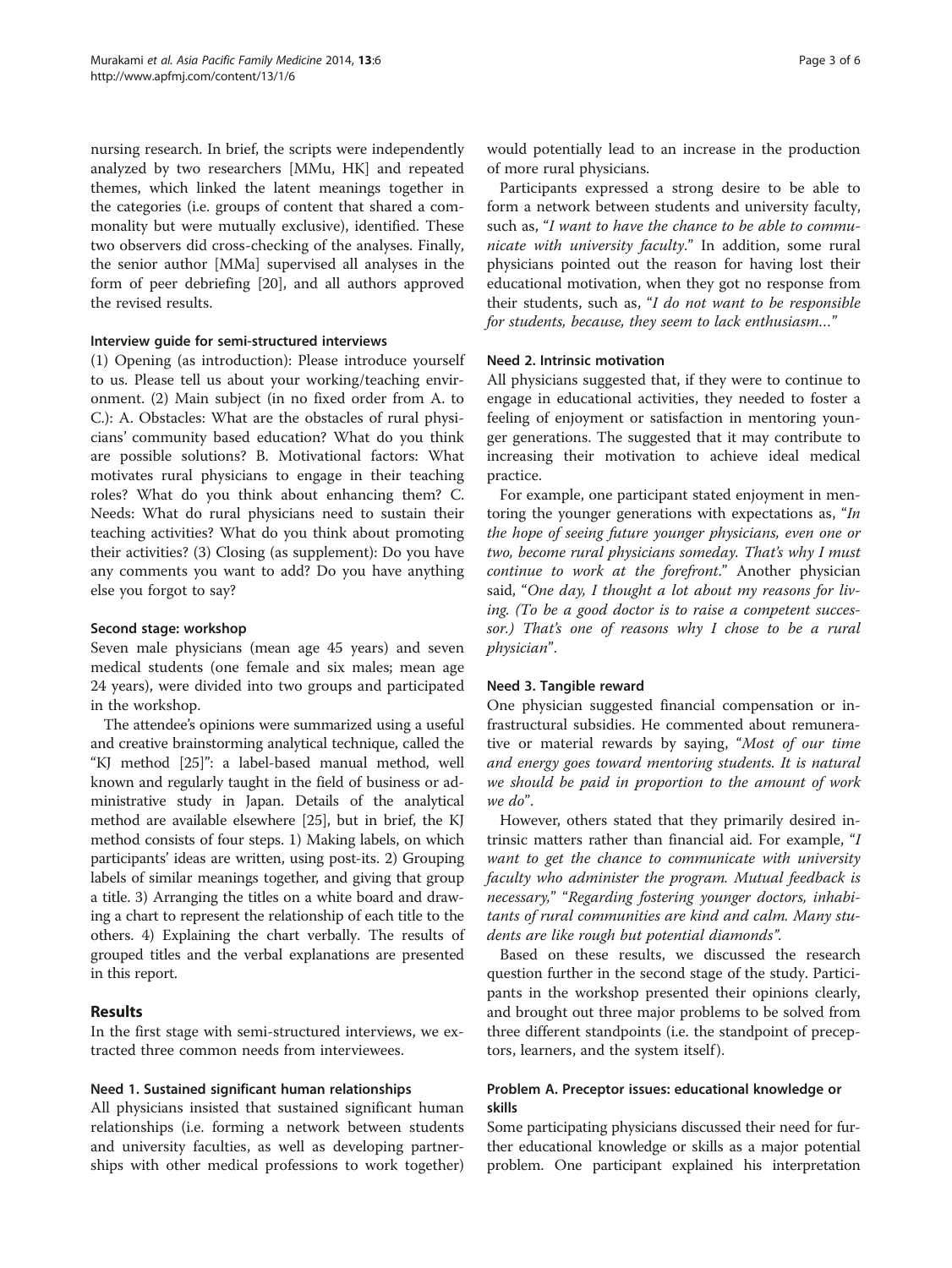about one of the reasons for this (Needs 1: Sustained significant human relationship) as the need for connection to educational specialists. "If we were given the chance to go somewhere and meet educational specialists, we could learn about the technique of mentoring".

#### Problem B. Learner issues: role models in rural areas

Both two groups presented that the problem of role models in rural areas. Some of the participants (especially students) cited (Need 2: Intrinsic motivation), and added that even if they hoped to raise younger physicians, there were not enough precedents. One representative student presenter pointed out the following in his presentation, "Students do not have the opportunity to get to know family physicians or general physicians in their first or second year. So, they do not know that family physicians exist in rural areas".

## Problem C. System issues: a supportive educational system for producing rural physicians

Some participants discussed the lack of a supportive system, especially for producing rural physicians. They seemed to point out the effect of the organizational structure or culture in Japanese Universities with regards to the structure of educational activities as well as individual personal problems of physicians. For example, "Japanese Universities do not traditionally have the know-how to produce rural physicians. Educators are not regarded highly in Japanese Universities".

(Need 3: Tangible rewards) did not lead to any major discussion in the workshop.

## **Discussion**

Four interviewees' and 14 workshop participants desired non-monetary support or intrinsic motivation rather than tangible rewards (i.e. fiscal compensation or infrastructural subsidies). Our results were in accordance with similar studies of family physicians in Western countries [\[4,8,11,13](#page-4-0)] and suggest that financial compensation was the lowest ranking incentive among community physicians. Some studies that investigated preceptor identities have reported that community physicians enjoyed their educational activities, and were greatly satisfies by the fact that they were valued role models, and could promote their knowledge and skills among the next generation [[8-10,12](#page-4-0)].

If our research results are valid, then we should promote CBE in many Asian countries. It may help resolve the issue of a lack of rural physicians in Asian countries, even when acknowledging the deficit of their loss in clinical productivity [[1,10,11\]](#page-4-0). Geographical maldistribution of doctors is especially evident and persistent in Japan [\[18,21](#page-5-0)], due to the medical training system, i.e. too much specialization in urban tertiary hospitals

that have been in charge of training younger physicians [[17,21\]](#page-5-0). Since increasing the number of community physicians' "role models (Workshop Problem B)" is needed, it might be a useful strategy for recruiting younger rural physicians if CBE were promoted [\[3](#page-4-0)-[5\]](#page-4-0). Our research results also suggest that it might be possible to reduce educational costs, owing to community preceptors' ideas about professional responsibility [\[9,10\]](#page-4-0) as well as community residents' altruism [\[7](#page-4-0)]. In Japan, the National University Corporation Law was legislated in 2004 and each university takes responsibility for its own finances. This is one of the reasons why educational activities are perceived to have low priority in Universities' achievements compared with research or clinical achievements. [[17,26\]](#page-5-0). It might lead to the result that they felt they need to gain "more educational knowledge or skills (Workshop Problem A)," after they going to rural areas and engaging in educational activities. However, we might be able to solve this problem by investing the money saved from the previously mentioned nonnecessity of educational costs, and establishing a "more supportive educational system (Workshop Problem C)".

A limitation to this study is that it was carried out in one region of Japan only. Many primary care physicians in Asian countries, including Japan, come from various academic backgrounds and working environments. Therefore, the results of our study may not represent the overall characteristics of primary care physicians from all Asian countries. While our results are similar to prior studies carried out in Western countries, the strength of the evidence is still weak and we, therefore, have to examine the validity of this survey in other countries. We are planning to carry out such studies using quantitative questionnaire surveys to validate our results in the future.

In addition, this survey was carried out in an area where very strong male bias existed, therefore, attention should be paid when we interpret the results. We also have to clarify female doctors' perceptions in future studies. A review from the UK [[27\]](#page-5-0), reporting an increase in the proportion of women doctors in general practice, revealed some interesting results such as women doctors look for personal support like role models or mentors, and system support like flexible training. We believe similar results would have been found in our study if we had interviewed women doctors and students.

Furthermore, participants in the workshop were more likely to be those who were active in the field of and had positive opinions about CBE. It would, therefore, be interesting to also survey those physicians and students who had negative images about CBE in further studies.

Fortunately, the admission policy by the Japanese government of selecting potential students who grew up in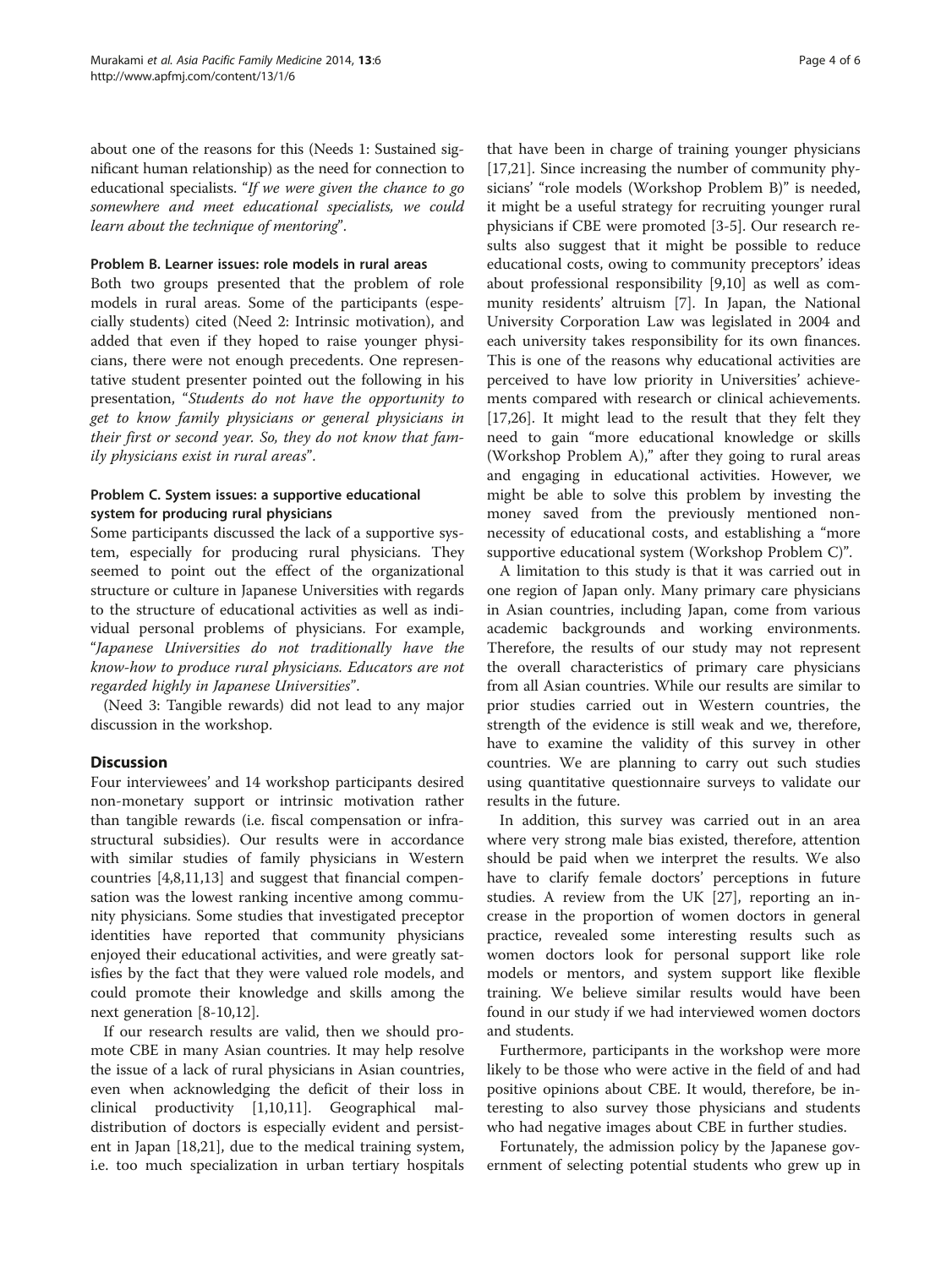<span id="page-4-0"></span>rural areas may lead to an increased number of rural physicians in the near future [\[28](#page-5-0)]. One example of reasonable success is Jichi Medical School (JMS), which was established in 1972 by government initiatives in Japan [[28](#page-5-0),[29](#page-5-0)]. This school recruits two or three students from high schools in each prefecture, and their tuition fee is free during their 6 year undergraduate medical education period. The program of their system requires that the students spend some weeks in their home prefectures. JMS also prepares students for elective internship programs in rural areas. After graduation, the students have to spend 9 years in rural areas of their home prefecture. (i.e. 2 years postgraduate training and 7 years obligatory task.) If they refuse to fulfill the 9 years obligation, they have to pay for the all their university expenses, including tuition fees, with interest.

In addition to government initiatives, leadership among academic communities is also important for supporting rural physicians' educational activities. The establishment of effective faculty development programs for community preceptors in medical schools or teaching medical centers is necessary. One such example, the Mountain Area Health Education Center in North Carolina [[30](#page-5-0)], revealed that busy community preceptors needed highly concise materials prepared from supportive educational systems, and they hoped for close human relationships such as contact with university faculty, which was consistent with our research results.

The JPCA, the largest academic association of Japanese general practitioners, was established by the revolutionary integration of three Japanese primary care societies in 2010 [[26\]](#page-5-0). It allows many Japanese primary care preceptors in rural areas to share information about useful educational programs for training younger physicians, which should provide a solid foundation for future CBE in Japan.

## Conclusions

Using two steps, a semi-structured interview, followed by a workshop, we attempted to clarify what rural physicians require to continue their participation in CBE, and the major problems remaining from the standpoint of students, preceptors, and the system itself. Our findings revealed that non-monetary support or intrinsic motivation seemed to be key points for the promotion of CBE. Furthermore, a system that provides not only personal, but educational support is also necessary. Further study in other Asian countries must be carried out to support our results.

## Ethical approval

Formal ethical approval was obtained from the Ethics Committee of Hokkaido University Graduate School of Medicine.

#### Competing interests

This survey was partially supported by the Pfizer Health Research Foundation.

#### Authors' contributions

MMu designed the study. In the first stage, MMu and HK conducted interviews, and analysed preliminary data. MMa, the senior researcher, supervised all analyses, and all three authors discussed, revised, and approved the final result. In the second stage, all three authors cooperated closely in the planning of the workshop. MMu is the guarantor of this manuscript. All authors read and approved the final manuscript.

#### Acknowledgements

We thank all four physicians and the 14 workshop participants who took part in this research. Also we profoundly express our gratitude to Sharon J.B. Hanley as a language editor.

#### Disclaimer

Some of the results were presented at the WONCA 2012 Asia-Pacific Regional Conference, Korea, May 2012.

#### Author details

<sup>1</sup>International Relations Office, Graduate School of Medicine, Hokkaido University, North 15, West 7, 060-8638, Kita-ku, Sapporo, Japan. <sup>2</sup>Medical Education Development Center, Hokkaido University, Sapporo, Japan. 3 Hokkaido University, Sapporo, Japan.

#### Received: 24 April 2013 Accepted: 21 April 2014 Published: 28 April 2014

#### References

- 1. Community-based education of health personnel: Report of a WHO study group. World Health Organ Tech Rep Ser 1987, 746:1–89.
- 2. Murakami M, Kawabata H, Maezawa M: What rural physicians need to engage in community based education: a qualitative interview survey. J Rural Med 2012, 7:38–41.
- 3. Dornan T, Littlewood S, Margolis SA, Scherpbier A, Spencer J, Ypinazar V: How can experience in clinical and community settings contribute to early medical education? A BEME systematic review. Med Teach 2006, 28:3–18.
- 4. Single PB, Jaffe A, Schwartz R: Evaluating programs for recruiting and retaining community faculty. Fam Med 1999, 31:114–121.
- 5. Ranmuthugala G, Humphreys J, Solarsh B, Walters L, Worley P, Wakerman J, Dunbar JA, Solarsh G: Where is the evidence that rural exposure increases uptake of rural medical practice? Aust J Rural Health 2007, 15:285-288.
- 6. Rooks L, Watson RT, Harris JO: A primary care preceptorship for first-year medical students coordinated by an Area Health Education Center program: a six-year review. Acad Med 2001, 76:489–492.
- 7. Coleman K, Murray E: Patients' views and feelings on the community-based teaching of undergraduate medical students: a qualitative study. Fam Pract 2002, 19:183–188.
- 8. Latessa R, Beaty N, Colvin G, Landis S, Janes C: Family medicine community preceptors: different from other physician specialties? Fam Med 2008, 40:96–101.
- 9. Starr S, Ferguson WJ, Haley HL, Quirk M: Community preceptors' views of their identities as teachers. Acad Med 2003, 78:820–825.
- 10. Shannon SJ, Walker-Jeffreys M, Newbury JW, Cayetano T, Brown K, Petkov J: Rural clinician opinion on being a preceptor. Rural Remote Health 2006, 6:490.
- 11. Lacroix TB: Meeting the need to train more doctors: The role of community-based preceptors. Paediatr Child Health 2005, 10:591–594.
- 12. Gillies RA, Jester DM, Hobbs J: Evaluating perceptions of community-based physicians from a high-retention clerkship. Fam Med 2005, 37:639–643.
- 13. Ullian JA, Shore WB, First LR: What did we learn about the impact on community-based faculty? Recommendations for recruitment, retention, and rewards. Acad Med 2001, 76:S78–S85.
- 14. Laven G, Wilkinson D: Rural doctors and rural backgrounds: how strong is the evidence? A systematic review. Aust J Rural Health 2003, 11:277–284.